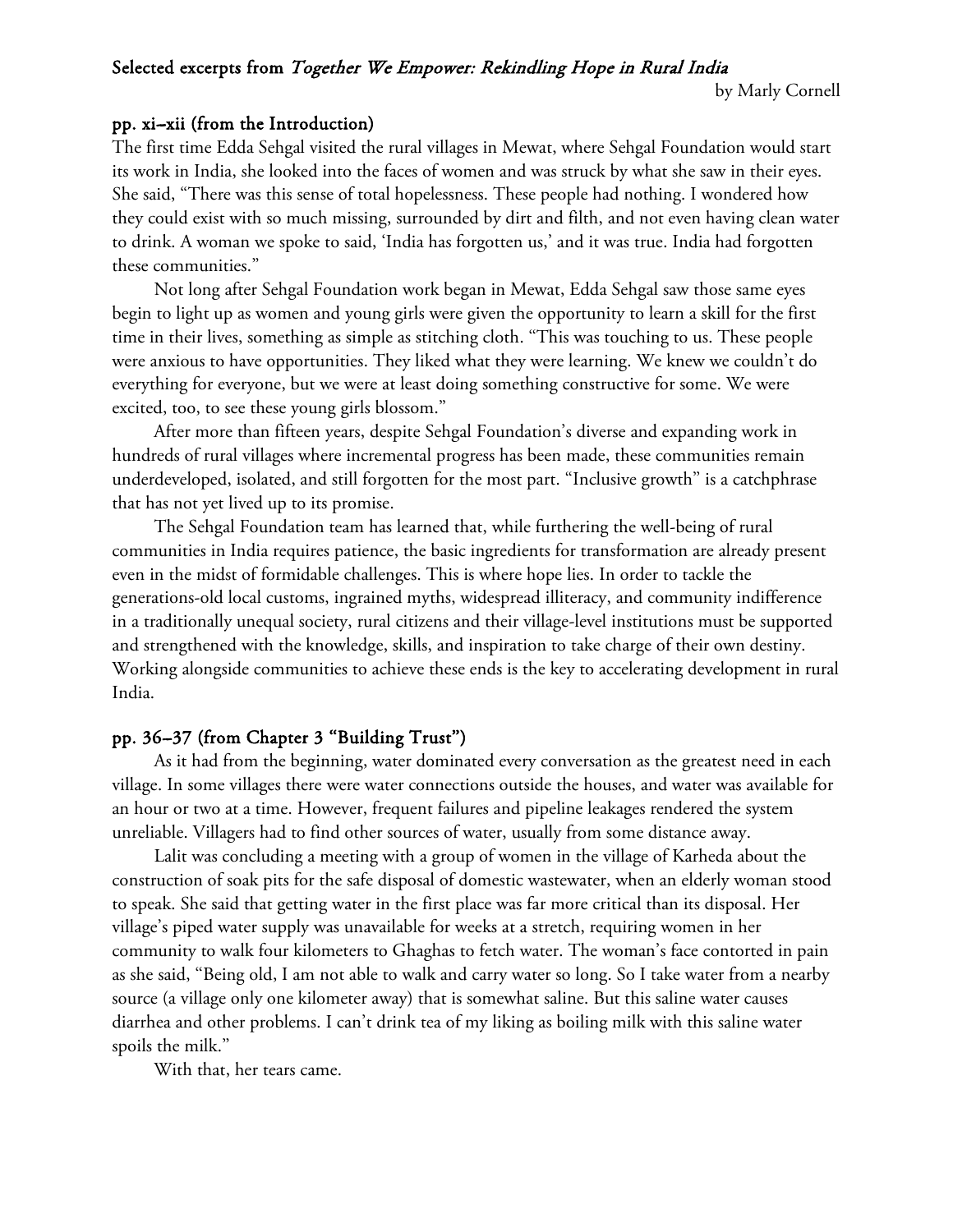by Marly Cornell

Lalit recalls, ''I was deeply shaken that whole day. I kept thinking, *What is the use of my being so qualified and holding the position of program leader of Water Management if I cannot help these people have access to potable water?* I decided to do something innovative to create a local source of potable water."

For immediate relief in Karheda, Lalit and the water team developed three wells over the next few months and diverted the infrequently piped water supply into those wells. People in the village helped with the digging. Now they could fetch water from those wells when their water was turned off. Though this was not the long-term solution, the same elderly lady told Lalit afterward how thankful she was to Sehgal Foundation. She said to him, ''Every day in my prayers, I pray for God to bless you all.''

He said later, "These were the most motivating words of my life."

Lalit was now committed to finding more solutions for solving water problems for people living in saline groundwater villages. Successes from the work by the Water Management team would later bring multiple honors to Sehgal Foundation.

# pp. 45-47 (from Chapter 4 "Staying Focused")

In the Income Enhancement program, crop-production practices were discussed with farmers in meetings and conversations about decreasing costs and increasing productivity. Most of the farmers in the villages with sweet water were vegetable growers who were not getting good prices for their produce. The majority of households had only one or two milk animals, usually buffaloes, certainly not a herd. The plan was to convince farmers that their farm productivity would improve with new cultivation practices, and their income would increase with direct connectivity to the market. Educating villagers about the available government agriculture and veterinary services and programs was an important component of the initiative.

The Income Enhancement program leader contacted Mother Dairy, the largest distributor of milk, fruits, and vegetables in Delhi, to see what could be done to get the Mewat villagers' produce for their market. Larger farmers in India had long been able to deal directly with Mother Dairy, bypassing third-party middlemen; but the small farmers in Mewat had never been included in the practice. Mother Dairy wanted a reliable supply chain that could deliver quality produce in bigger quantities. Mother Dairy representatives suggested that villagers form a cooperative to serve as a link with larger organizations interested in buying their products. If farmers in Mewat could join together, their milk and vegetable produce would be picked up directly by Mother Dairy without added cost from third-party middlemen.

The foundation team met with the farmers and explained, ''If you pool your produce, you can create an organization that large distributors will do business with.''

When forming a cooperative was first suggested to villagers, they were suspicious of the idea because the bank required an initial membership fee. Sehgal Foundation agreed to pay a portion of the initial fees, with the expectation that the farmers would pay back the money over time in small increments once their cooperative association had its own bank account.

The team explained that, as members of the Fruit and Vegetable Growers Association (FVGA), farmers would be able to bring their produce for pick up each day from FVGA by Mother Dairy. The farmers would receive payment for their goods within seven to fourteen days.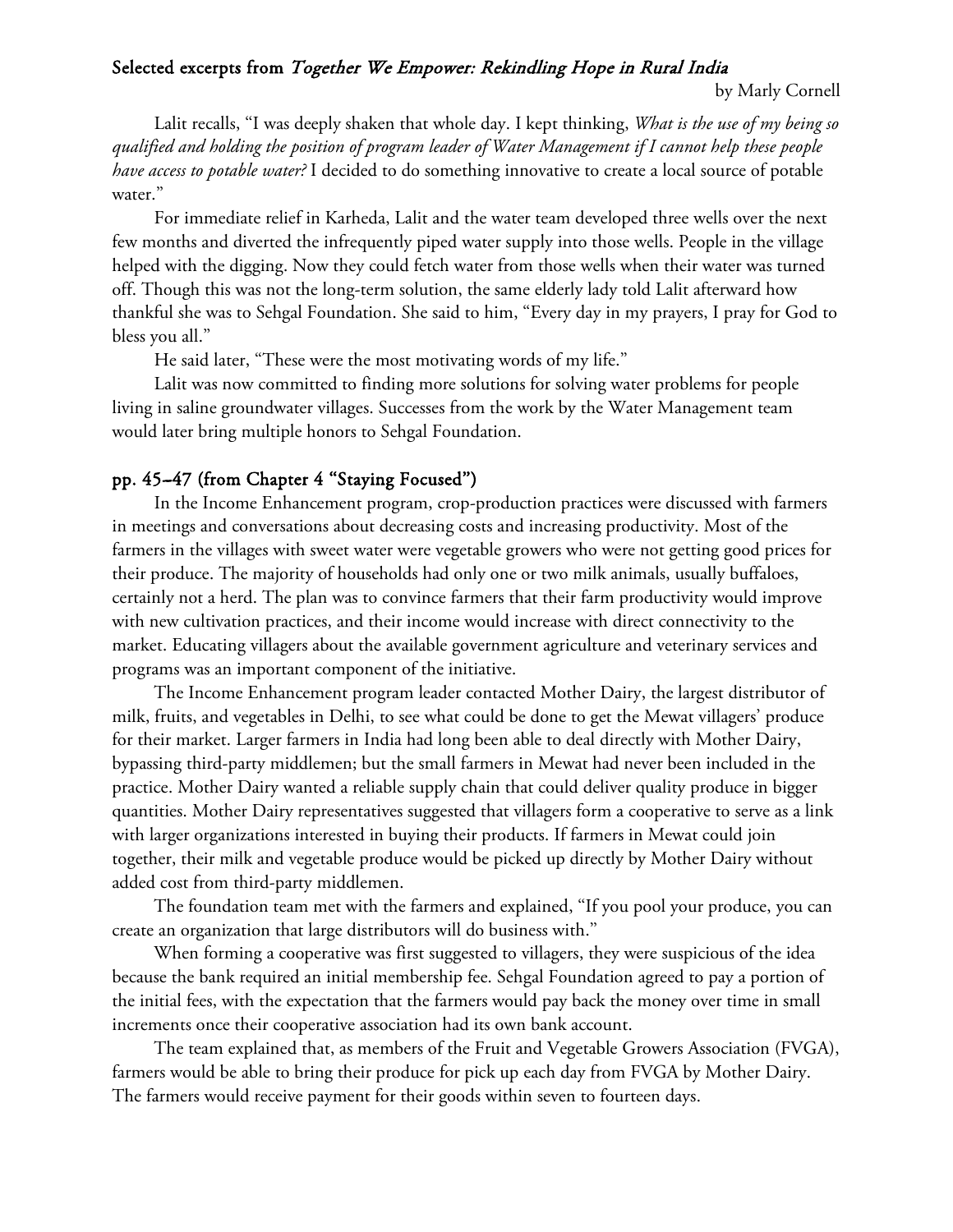by Marly Cornell

However, farmers were concerned about the time lag between giving up their produce and receiving payment. They asked, "How do we know the organization will not just keep our money?"

The foundation team agreed to guarantee the payment amounts in the beginning so the farmers could see how the program worked. Once this promise was made, the farmers agreed. They immediately raised the money required by the bank.

As promised, each participating farmer saw the results of this initiative in cash within two weeks. The creation of these cooperative linkages with the milk and produce market brought recognition to the Income Enhancement program in the eyes of the local farmers and within Sehgal Foundation.

Agriculture interventions from the foundation team in each of the *Four, Four, Four* villages involved training at every level from seed to market. Farmers were taught proper soil preparation, row spacing, plant-to- plant spacing, how to construct low-cost polyethylene plant nurseries, and the safe use of pesticides. Training was provided to farmers on crop diversification and to encourage the use of raised-bed vegetable cultivation as a way to use less water and increase yields. An interest- free loan provided to the Fruit and Vegetable Grower Association in Ghaghas made it possible for farmers to purchase a bed maker (tractor attachment for forming raised rows for planting) and chisel plow for soil cultivation.

The first secretary of the Fruit and Vegetable Grower Association in Goela was the son of a landless farmer from a lower caste.<sup>21</sup> His father, Puranchand, was one of the first farmers in his village to take a risk and try some of the progressive agronomic practices suggested by the Sehgal Foundation team. With assistance from the foundation, he constructed a low-cost polyethylene plantlet nursery and produced healthier and more robust seedlings than his neighboring farmers. His success with new methods, such as growing off-season seedlings on raised beds, was showcased during a ''Farmers Day,'' which Sehgal Foundation held on his fields. By hosting 280 farmers from three neighboring districts, plus numerous scientists and agribusiness personnel, Puranchand gained respect in his community. Other farmers sought him out for his advice on new agronomic techniques and growing off-season vegetable crops.

21. Though the social stratification of the caste hierarchy in India is far less rigid than it once was, members of lower castes can experience social isolation and discrimination even in the poorest communities.

# pp. 108--109 (from Chapter 8 ''New Heroes Emerge'')

Governance guides and trainees made slow and steady headway in their villages. One victory that was a long time coming was accomplished by a village woman named Kamlesh Sherawat, who was one of the first trainees to become a governance guide. While still in training in March 2009, she had taken direct action to resolve a dilemma for thirty-three villagers in Dingerhedi, in the Taoru block of Mewat. More than a year prior, villagers had applied to receive household electricity connections and paid a deposit, but nothing was provided. Having learned about the Right to Information Act, as part of her governance training, Kamlesh filed an RTI application with the District Electricity Department on behalf of the Dingerhedi villagers. Within a month, meters were distributed to the villagers, and a future date was given for installing them. However, the date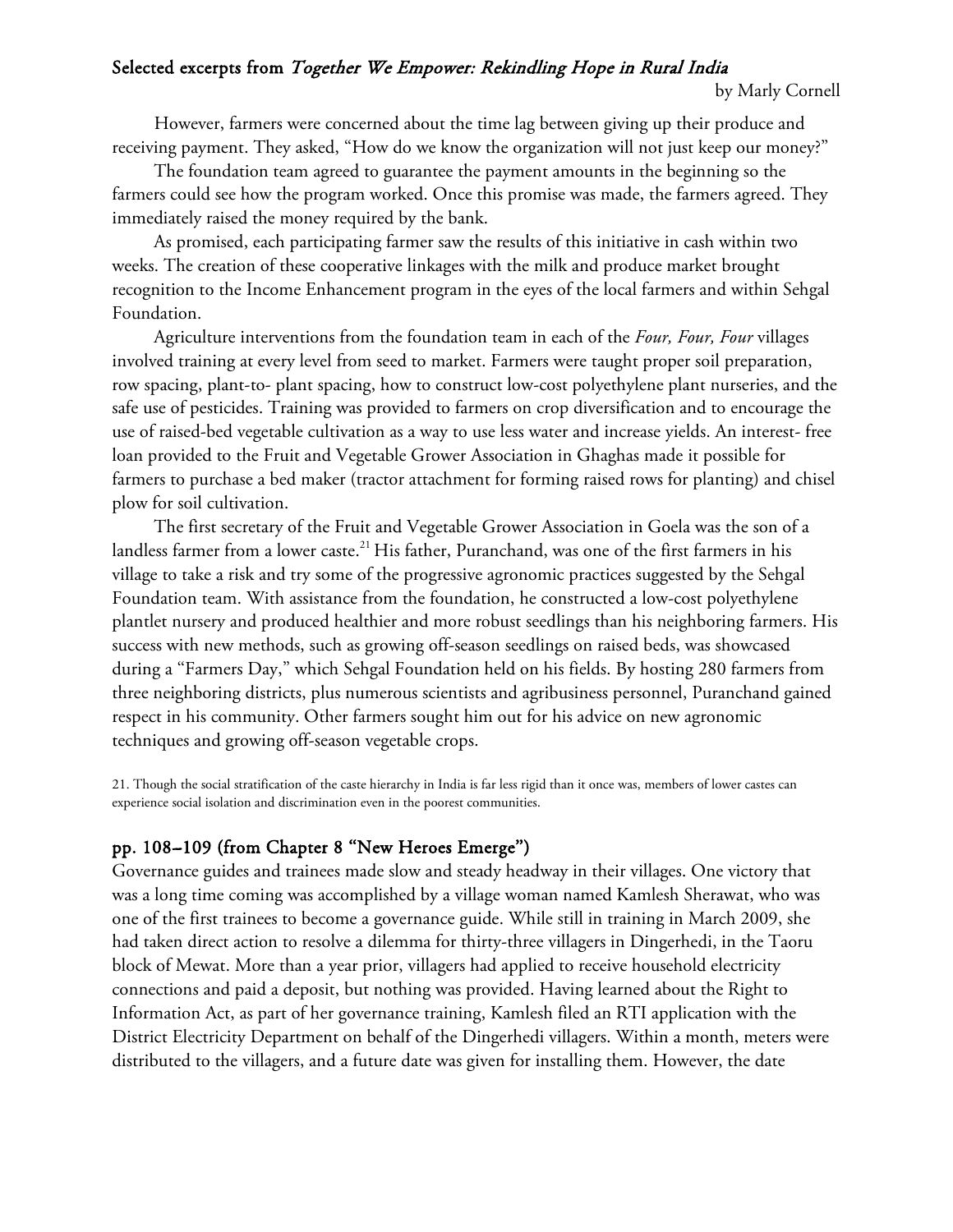passed, and again nothing happened. Kamlesh took the matter to the State Information Commission in Chandigarh.

She was pleased to learn that an inquiry had been initiated, to be followed by disciplinary action against the sub-divisional officer guilty of ignoring her RTI petition. But Kamlesh knew enough not to celebrate until she saw tangible results. Her persistent slogging footwork resumed when she learned that villagers were now receiving bills for their uninstalled electricity meters. Exasperated but determined, Kamlesh filed a complaint.

This time the office of the sub-divisional officer responded to her. Immediate installation of the meters was ordered and carried out, and the erroneous bills were cancelled. Each similar success depended on steadfast perseverance to overcome the enormous hurdles created by an encumbered bureaucracy. Dogged determination was emerging as the hallmark of the governance trainees and others joining in the *Good Governance Now!* campaign.

### pp. 173--176 (from Chapter 10 ''Good Rural Governance'')

Every Sehgal Foundation program would eventually benefit from the Communications team's three-year effort to launch a community radio station. An accessible and dedicated medium of communication *by* the community and *for* the community, the radio station was envisioned as an effective means for people to learn about issues and voice opinions. Community radio promised to be an effective tool for bringing about social inclusion, empowerment, and change at the grassroots level, while also being a source of entertainment. Pooja O. Murada, who had spearheaded the project from the start, asked two members of the field team, Jaan Mohammad and Susheel Bama, to participate in the required presentation that was part of the process of receiving a license from the Ministry of Information and Broadcasting. Once again field team members made a great impression, and the screening judges were convinced that Sehgal Foundation had the skills and reach to work directly with the grassroots community. The foundation received a three-year grant agreement for close to Rs. 5,000,000 from the Ministry of Agriculture to set up the radio station in the Ghaghas Community Center and provide it with all necessary equipment and broadcasting support.

To select a team to manage local day-to-day operations of the radio station, Sehgal Foundation had offered a six-month broadcast training program. Thirty-four young people from all over Mewat participated in the training. The Communications team worked hard to enlist women in the training. Women-friendly policies were adopted during the training and maintained thereafter. Women would be provided with shared transportation, and no women would be required to do evening broadcast work. The foundation's gender and sexual harassment policies would be strictly adhered to in all situations.

Community members and local talent came forward well before the launch and at every step along the way to help shape the broadcast programming. Villagers said that since the radio station was going to be the ''mouthpiece'' of Mewat, they wanted it called *Alfaz-e-Mewat* (Rural Voices of Mewat). However, some local villagers were entirely unfamiliar with radio towers or transmissions. Fewer than half of the residents of Mewat owned radios.

At dusk on the evening after the radio tower was installed outside the Ghaghas Community Center, the team was testing the tower connection and the radio antenna. The small red light bulb on the top of the tower became a subject of curiosity and unease. A rumor that it might be a camera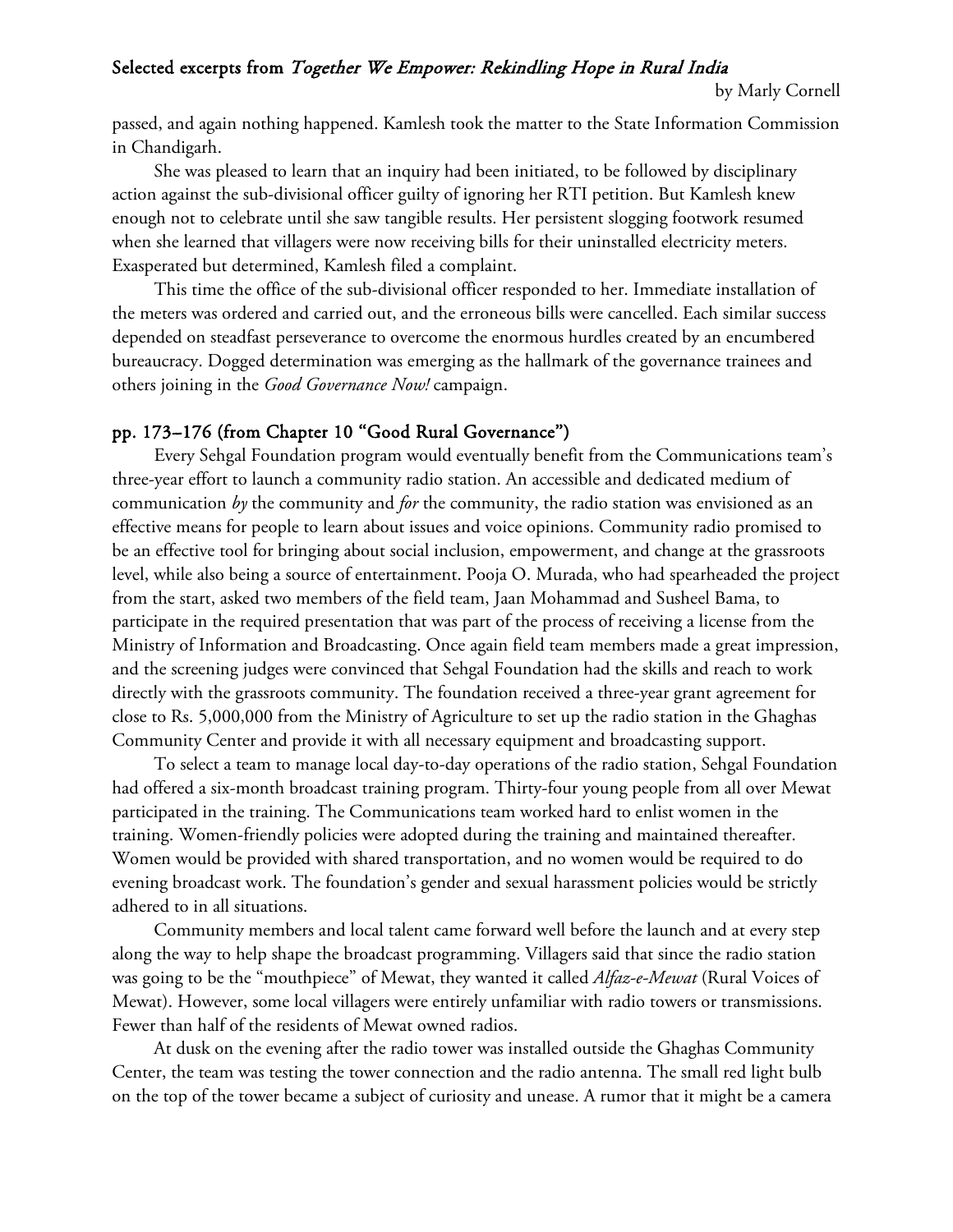by Marly Cornell

for taking pictures of women spread fast, and a group of curious villagers gathered outside the center, some looking fairly concerned. To squelch the unrest, Pooja called members of the team who lived nearby and told them to open the gates and invite people inside to see the radio operation.

Senior field staff member Sayeed Ahmed turned off the red light and explained to the people how radio waves reached them. A few folks went into the recording studio and the team turned on the radio so those outside could listen to the conversation inside. That was the very first ''broadcast'' from Alfaz-e-Mewat! Sayeed invited the people who had gathered to listen to the radio each day to "please advise us for improvements." All concerns were gone as villagers left with smiles. The first test broadcast of Alfaz-e-Mewat FM 107.8 MHz was on January 10, 2012.

The first station manager was a well-qualified young Meo woman who was one of two women who had completed the training. Razia<sup>44</sup> had a natural style in public speaking. She was an ideal role model for other Meo girls who were not confident or allowed to go to school or work.

Razia came from the villages of Mewat with a burning desire for education and to serve her community. Most of her family had discouraged her from attending school and actively tried to stop her studies, but her mother was supportive. As Razia continued to win prizes for academic excellence, her family finally acknowledged their pride. She was permitted to stay in school, despite disapproving taunts from the conservative community.

Razia went on to college, something quite rare for a woman from her circumstances, and graduated first in her class. Her academic achievements were acknowledged in 1998 when she won the Mewat Development Agency's Best Woman Award. She completed a master's degree in sociology and worked for the Society for Promotion of Youth and Masses as part of a project funded by Sehgal Foundation. When the project ended, Sehgal Foundation recruited Razia to a full-time position on the field team. As a community mobilizer, Razia was instrumental in convincing Meo women to step out of their homes to receive healthcare, seek vocational and life-skills training, and participate in community work. She stood up and spoke to the men in the villages and inspired male youth to take part in community work by posing questions about particular problems and engaging them in dialogue.

To support girls' education, Razia was appointed project leader for the TARA Akshar literacy program, a learning program for adults created by an NGO called Development Alternatives. Among her other work for Sehgal Foundation before accepting the management position at the radio station, Razia had been block coordinator for a cluster of villages, assisting in implementing the Mahatma Gandhi National Rural Employment Guarantee Act. She had supervised Life Skills Education and the Rural Health program.

In Razia's position as a facilitator on the Sehgal Foundation field team, several Meo men had reported to her, which was quite uncommon. She met new challenges with determination, confidence, a positive attitude, and occasional coaching from the Sehgal Foundation team. Her primary motivation was to help empower girls and women in Mewat, and her new position at Alfaze-Mewat FM 107.8 provided her with a broad-range opportunity.

The announcement that the station would be ''Bringing Airwaves of Change'' went out in the local language to more than 183 villages within a twenty-kilometer radius of Ghaghas, reaching up to 200,000 people. After seven weeks of test runs, the formal broadcasting launch was on February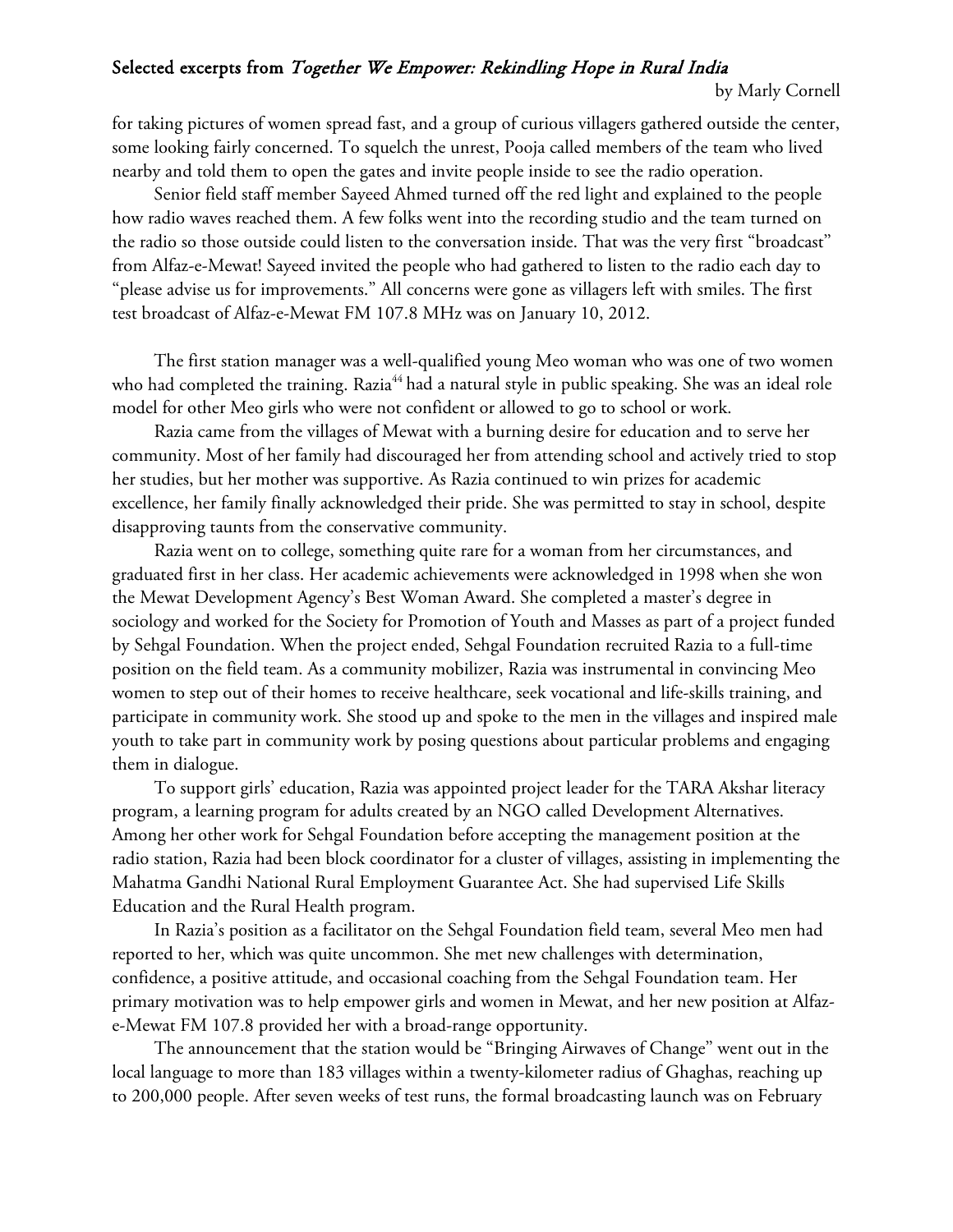by Marly Cornell

28, 2012. Starting with four hours a day, programming increased to nine hours a day before the end of the first year. Outside of Mewat, people with Internet access could listen online.

The station offered a blend of program formats and topics that addressed issues in agriculture, water, soil health, local culture, education, governance, and village-based institutions. While a variety of programs were presented, care was taken to feature those geared specifically toward women, highlighting issues such as reproductive health, women-oriented government programs, the importance of educating girls, and so on. These fit well with the key interests of the station manager and the entire radio team. Early programs that focused on women included *Saaf, Safai, aur Sehat*  (Cleanliness, Sanitation, and Health) and *Waqt Hamara Hai* (Our Time Has Come).

Razia faced some friction at first as a Meo woman working in an untraditional role at the radio station. Villagers with patriarchal mindsets were particularly concerned when they heard her speak on the air. She attracted the attention of religious leaders in the region who kept a close watch on her broadcasts. One day a few moulvis arrived at the radio station during one of her programs to inquire about her. The young woman, wearing her *hizaab* (head covering), faced the moulvis directly and spoke to them about her work for the welfare of the people of Mewat and her desire to promote positive change in their lives.

Though the moulvis found Razia to be a faithful Muslim, they continued over the next few months to monitor and screen her radio work. Razia eventually won over her critics, who began to express appreciation for her program delivery and offer advice on how to improve her Urdu diction. When she went out on interviews or visits to the community, she was welcomed by listeners.

From its inception, the radio station was essentially owned and embraced by members of the community. The learning promoted by Alfaz-e-Mewat enhanced civic participation. By providing a platform for marginalized communities to speak out, the foundation was able to gauge community interest in specific issues and increase awareness of citizens' rights.

44. Razia was one of the three women associated with Sehgal Foundation featured in the book *Poetry of Purpose: A Portrait of Women Leaders of India* by Dr. Shashi Gogate and Mick Minard, Purpose Press Books LLC, 2015. See http://www.poetryofpurpose.org/. Razia did not use a second name.

#### pp. 197--198 (from Chapter 11 ''Grassroots Engagement'')

Though Sehgal Foundation's vital programs and activities to promote Good Rural Governance took the lead in 2014, the initiatives in Water Management and Agricultural Development remained strong. Each of the foundation's three main programs would always move along at a different pace and depend on the continued engagement of partners of every kind in this process. By necessity, every Sehgal Foundation plan would be well thought out with respect to its short-term and potential long-term outcomes. Successful outcomes were tied to awareness, education, and the integration of all the related aspects of a community's needs.

Jay Sehgal explained, ''The results of true progress are rarely immediate because development is such a slow process. Impact can only be measured over time. This dynamic is important to keep in mind when establishing partnerships for funding that is required for particular initiatives.'' Jay put the concept in simple terms: ''There are two types of impact: immediate, such as changing the paint color in a room, and long-term, which is something very different. We evaluate our impact based on our mission and also on the mission of our partners. We are careful to read and understand our